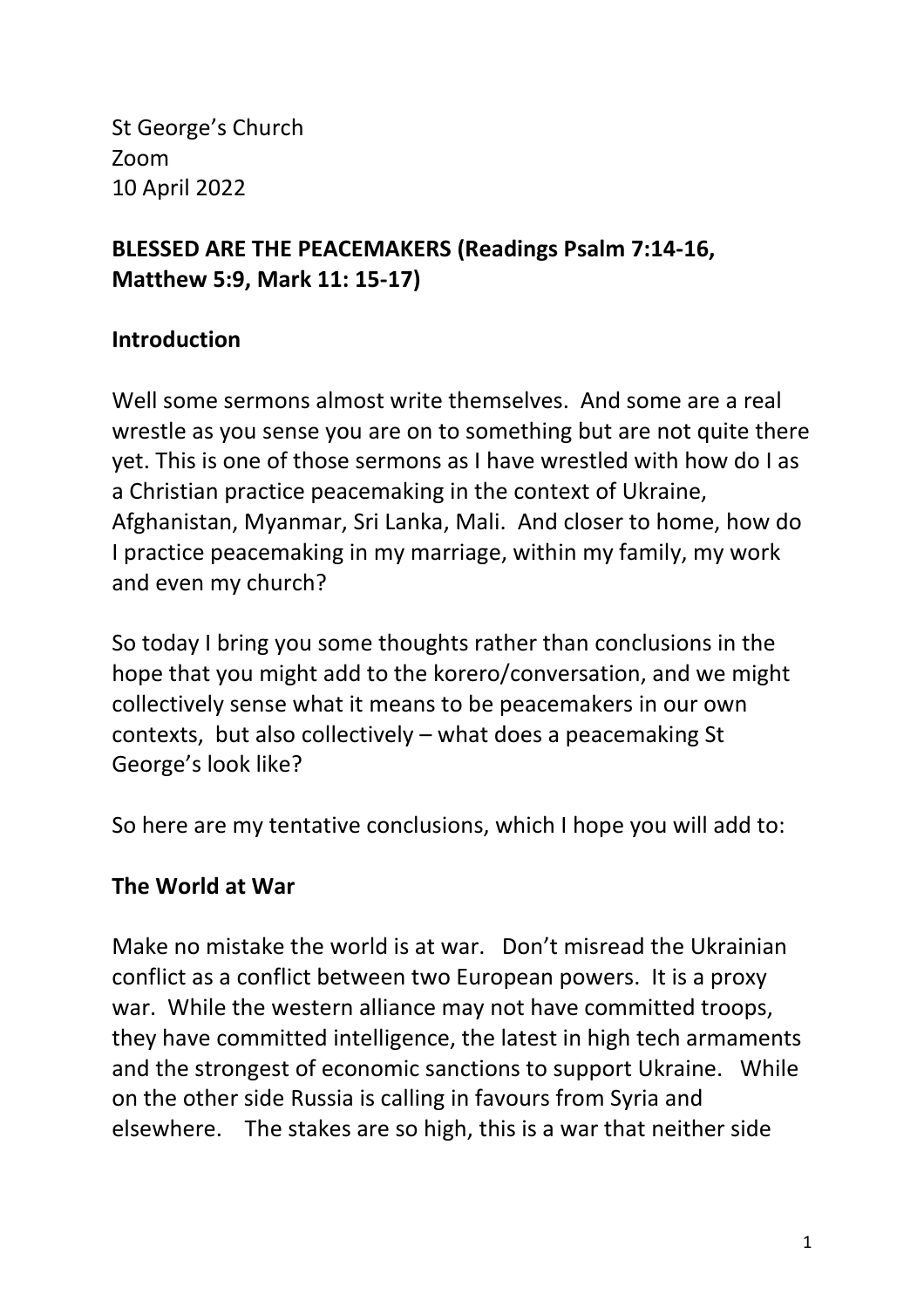can afford to lose, so the previously unthinkable, the threat of chemical warfare and a nuclear strike has to be taken seriously.

But even this war pales into insignificance compared to the battle between the principalities and powers and the Prince of Peace that played out in and around Jerusalem 2000 years ago and climax in holy week. For this battle was not just for physical territory, the stakes were much higher – at stake was the cosmos and the future of humanity. It goes right down to the wire in a mismatched fight between a local carpenter, with rather good parentage and the religious, military and political might of the Jewish religious establishment and the Roman authorities. Will hope prevail, or will we be forever doomed to a Narnian like eternal winter of despair?

And then there is the enigma of Jesus himself. On the one hand he chooses to ride into Jerusalem on a donkey and not a war horse. He continues to minister to the needy, even though he knows he is putting himself in great peril. On the night of his betrayal, as the heavily armed soldiers come to arrest him, he tells Peter to put away his sword and even goes as far as to heal the injured servant.It seems that Jesus is renouncing violence as a means of ushering in his kingdom.

Yet shortly after the swaying palms have been lain down and the crowds dispersed, he unleashes an unprecedented and seemingly unprovoked act of violence storming the temple, overturning tables and eviscerating the stall holders – "how dare you turn my father house into a den of robbers".

And yet again, a few hours later he will stand silent before his accusers who are intent on robbing the Father of his only begotten Son and his mother of her oldest child.

## **So how do I reconcile the table turning, indescribably angry Jesus with the donkey riding, turn the other cheek, put away your sword**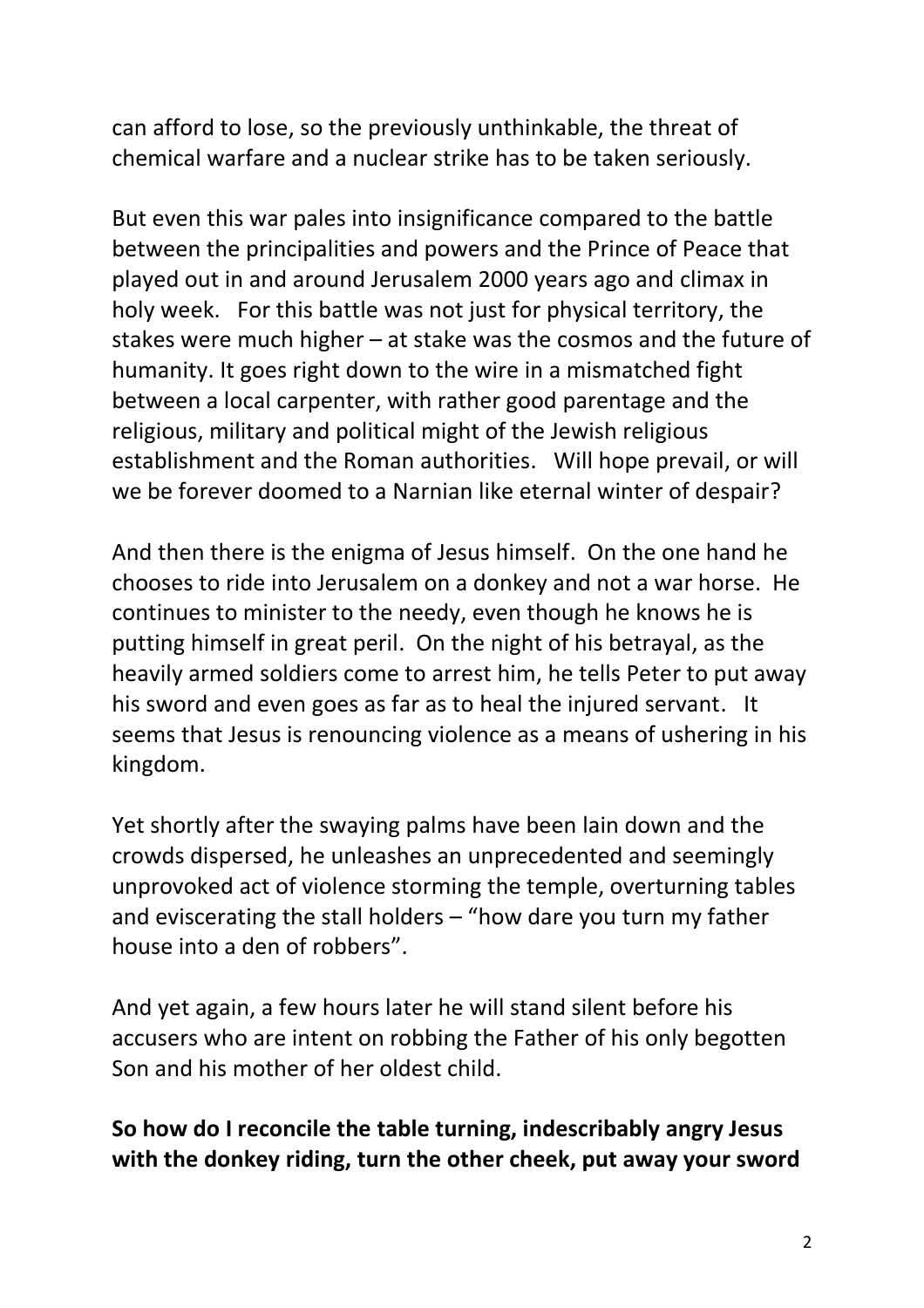**Jesus? How do I reconcile the Jesus whose verbal violence extends to calling the religious elite a brood of vipers with the Jesus who so even notices the touch of a woman on his cloak?** 

**And how does the Prince of Peace actions shaped my understanding of what it means to be a peacemaker in Aotearoa New Zealand in 2022.** 

#### **Point One: Peacemaking is not the absence of conflict.**

Peacemaking is better described as shalom making. It is the restoration of right relationships – ourselves, others, God. Ironically it will often lead to an escalation in conflict as we seek to remove the social, cultural and religious barriers that work against right relationships. Inevitably any challenge to social, cultural and religious barriers will excite a response? Why because traditional power balances are being challenged. And disrupted power always fights back. So while leaders such as Martin Luther King espouse peaceful protest, he was himself in near continuous conflict with political and religious leaders' intent on preserving the status quo. Much closer to home we know that in our personal lives, conflict avoidance is seldom the secret to a happy marriage.

 The reason Jesus reacted so angrily to the cartels who inserted themselves between God and humanity was because they had made a highly profitable industry out of selling birds and animals for sacrifice and from requiring everyone to change their local currency into a special temple currency. How dare you turn my father's house into a den of thieves. Jesus consistently directed his strongest critique not towards the sinners nor morally dubious, but towards those who put barriers between God and his people.

## **Point 2 Evil is real, and it is playing out on our screens every night as we see in Ukraine.**

Jesus' death and resurrection smashed once and for all the principalities and powers, but it did not mean 'they left the building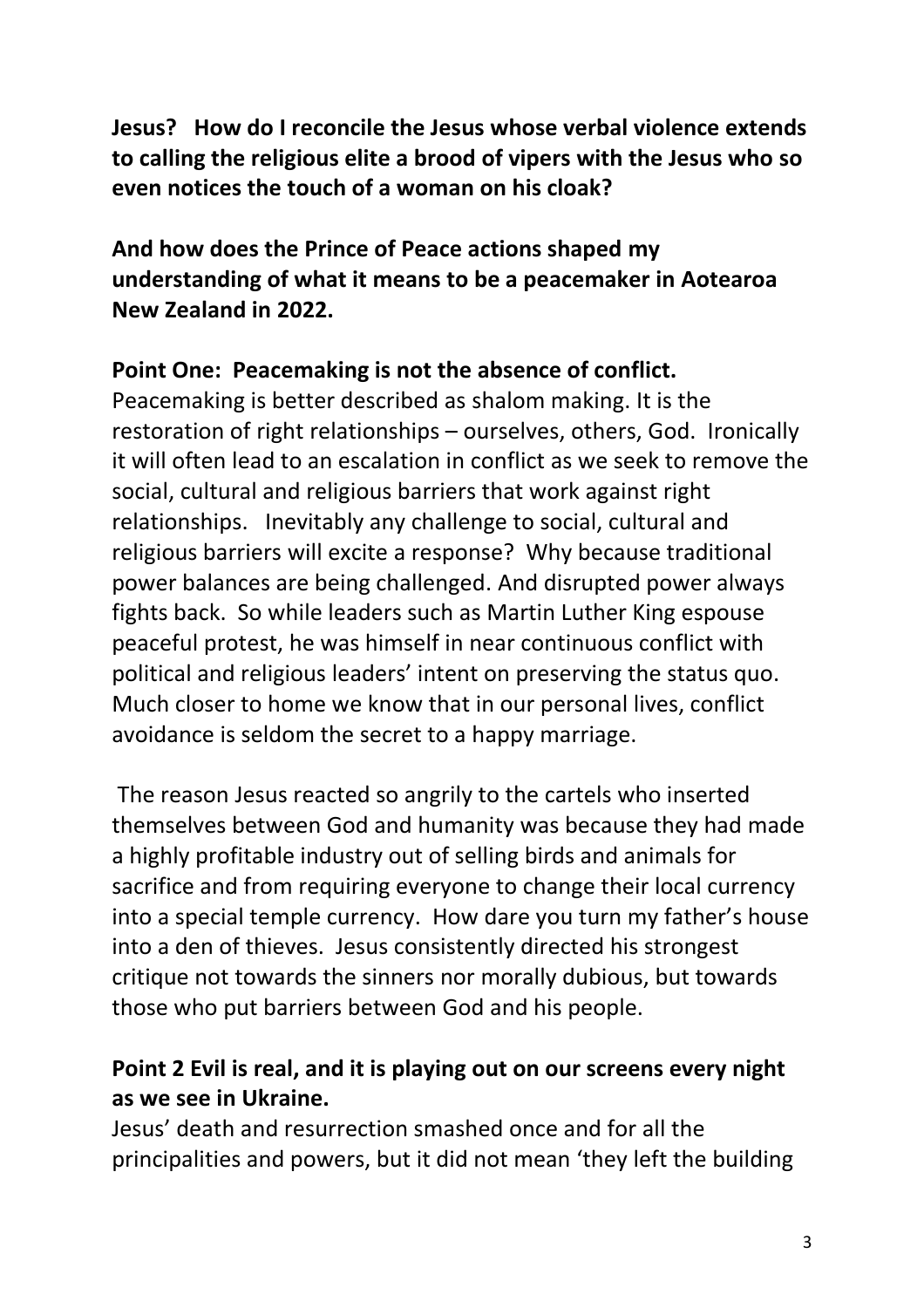completely'. Evil is still very present and takes many forms – from political and religious despots to economic systems that preferentially favour the wealthy and powerful over the poor and vulnerable. I think we are naive when it comes to understanding evil. We have the means to insulate ourselves from its effects and we become desensitised to its effects, until we see it close up on our screens.

Richard Niehbur, Christian ethicist and theologian who lived through the experiences of World War 2 and his most famous book in *'Christ and Culture'* writes:

# *'Christian pacifists have an overdeveloped confidence in human goodness; they believe the gospel law of love is enough to rid the world of violence and evil. Such an approach is not only naïve but heretical.'*

The heresy lies in our overinflated notion of humanity's inherent goodness and naïve in the face of overwhelming evidence of evil. I am very challenged by these thoughts. Part of my spiritual practice is to pray the psalms. Temperamentally I am drawn to the bucolic psalms that speak of still waters and green pastures and the psalms that marvel at vastness of God's creation and yet his tender care of me. Now I hold that all Scripture is inspired, so how then do I then pray Psalms such as Psalm 7:

*"Behold, the wicked man conceives evil and is pregnant with mischief and gives birth to lies. He makes a pit, digging it out, and falls into the hole that he has made. His mischief returns upon his own head, and on his own skull his violence descends". ESV Psalm 7: 14- 16*

The greatest act of peace-making is to pray. Our very impotence in the face of overwhelming evil and despair drives us to our knees, not even knowing what to pray but that the Holy Spirit does, and Jesus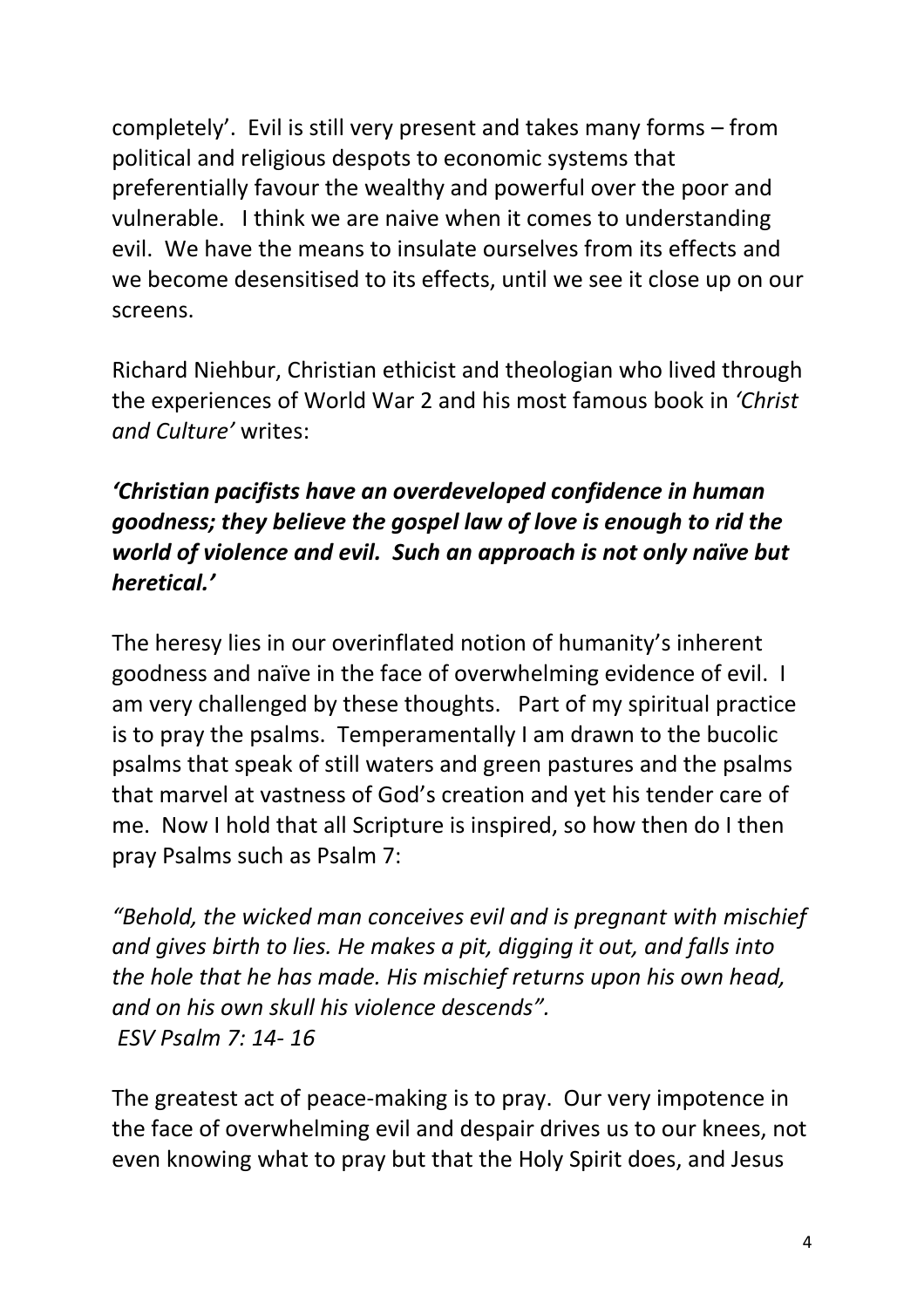intercedes on our behalf. We pray that God will raise up peace makers on both sides of the conflict. But I think we can be even bolder in our prayers. The implicatory psalms – implore God to bring down the wicked and the corrupt.

In praying for peace and regime change in Russia, deep down I know what I am really praying. It is for this reason that committed Christian's like Bonhoeffer did not adopt pacifism and instead actively participated in the campaign to assassinate Adolf Hitler.

**Point no.3 Peacemaking starts and is sustained in our relationship with God.** Peacemaking is more than a temperament or a posture. It is hard, challenging and in some contexts dangerous work. It requires great levels of resilience and also a deep sense of humility and trust in God. Ultimately it is relational. Shalom making with myself, with others and with God. So how can I be a peacebuilder when I am not myself in right relation with God? As we accept God's peace, we learn to make peace with ourselves and with others.

## **Conclusion**

Pilate well aware of the setup he was being invited to participate in, attempted to turn the tables on the Jesus plotters. I am sure he deeply resented being used by the religious authorities to do their dirty work, so instead he attempts to turn the tables on the religious leaders by referencing an age-old custom that every Passover it was the practice to release a prisoner. He offered the crowd a choice between **Jesus Barabbas – a prince of war or Jesus Christ – the prince of peace.** The crowd chose the prince of war as their saviour. I don't think it would be much different today. A sense of impotence, distrust of authority figures, manipulation by powerful elites together inspire tribalism where we are defined by what we are not, where life becomes a polarity between them and us. We are